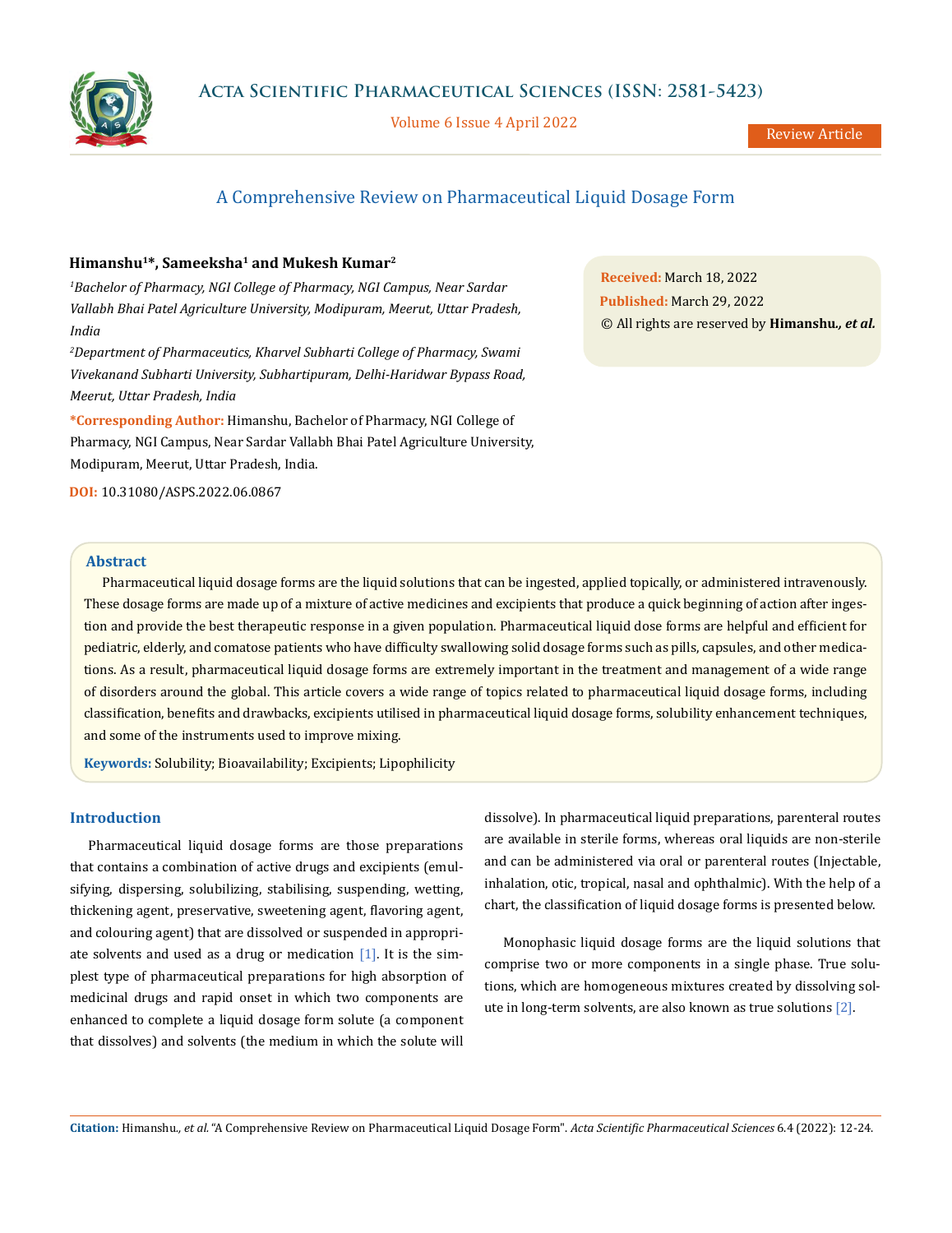

**Figure 1:** Classification of liquid dosage form.

#### **Solutions**

Solid materials are dissolved in an appropriate solvent, which are homogeneous mixture containing one or more chemical compounds. Solutions are one of the oldest dosage forms and are made by dissolving a solid, liquid, or gas into a solvent in which the solute molecules are dissolved into a solvent such as water, alcohol or carbonated beverages [3].

# **Syrup**

Syrup is a sugar-in-water saturated aqueous solution with or without medicinal, ingredients. Syrups have a high percentage of sucrose (66.7% w/w I.P. and 85% w/v USP). Prepare sucrose 66.7% w/w syrup in filtered water, stirring constantly while heating. It's crucial not to let the temperature climb above 1600°C while heating  $[4]$ . After cooling, it's kept in a cool, dry area in a tightly sealed container to keep moisture and foreign particles out. Vitamins, sedatives, saline medicines, and antibiotics all use syrups in their compositions [5].

| Simple Syrup I.P.                                                     | Simple Syrup U.S.P.                               |
|-----------------------------------------------------------------------|---------------------------------------------------|
| $66.7\%$ w/w solution<br>of sucrose in<br>purified water.             | 85% w/v solution of sucrose in<br>purified water. |
| It is prepared by hot<br>process.                                     | It is prepared by cold process.                   |
| It can be checked<br>during the process<br>by using<br>saccharometer. | It cannot be checked during the<br>process.       |
| Invert sugar.<br>heat $\rightarrow$<br>Sucrose<br>Invert sugar        | Sucrose                                           |
| More stable                                                           | Less stable                                       |

**Table 1:** Difference between simple syrup I.P and simple syrup U.S.P.

#### **Linctus**

Linctus is a viscous, monophasic liquid solution with a high syrup concentration that is used to treat cough and sore throat. It's made by dissolving citric acid in chloroform, adding peppermint water, amaranth solution, and syrup (as a carrier) to reach the desired volume [6]. However, the majority of linctus comprises chemicals that have expectorant, sedative, and antibacterial properties [7].

## **Elixirs**

An elixir is a sweet fragrant liquid mixture that is administered orally for medical purposes. It contains a variety of active substances, including ethyl alcohol, propylene glycol, water, glycerin, and flavoring agents, all of which are necessary for elixir manufacture. Medicated elixirs and non-medicated elixirs are the two types of elixirs available [8]. Non-medicated elixirs are used as vehicles or solvents for medicated elixirs, which include potent medications as antihistaminic, antibiotics, hypnotics, and sedatives, and should be kept in a light-resistant, firmly closed container away from sunlight [9].

# **Gargles**

Gargles are aqueous concentrated solutions that are used to treat throat infections by coming into touch with the mucus membrane in the buccal cavity. Gargles are delivered in a concentrated form, but when used, they are diluted with warm water. Gargles are kept in an airtight jar with a plastic screw cover  $[10]$ .

## **Mouthwash**

Mouthwashes are aqueous solutions with a pleasant taste and odour that are used to keep the buccal cavity clean and deodorised. Alcohol, glycerin, antimicrobial, colouring, and flavoring agents are all found in mouthwashes. Food particles caught deep inside the throat and mucous in the mouth can be eliminated with the help of mouthwashes with strong flavors and alcohol, which function by producing cough. Mouthwashes come in a variety of flavors, including antibacterial and anti-plaque mouthwashes, anti-cavity mouth rinses, and more. The antiseptic mouthwashes eliminate the bacterial plaque that causes bad breath, caries, and gingivitis, while the fluoride-containing mouthwashes protect against tooth decay [11]. It's primarily used for dental hygiene. In general, some firms suggest that when mouthwash is used, you should not drink water right away. However, mouthwashes are ineffective in removing plaque and bad breath, thus brushing and flossing are required [12].

**Citation:** Himanshu*., et al.* "A Comprehensive Review on Pharmaceutical Liquid Dosage Form". *Acta Scientific Pharmaceutical Sciences* 6.4 (2022): 12-24.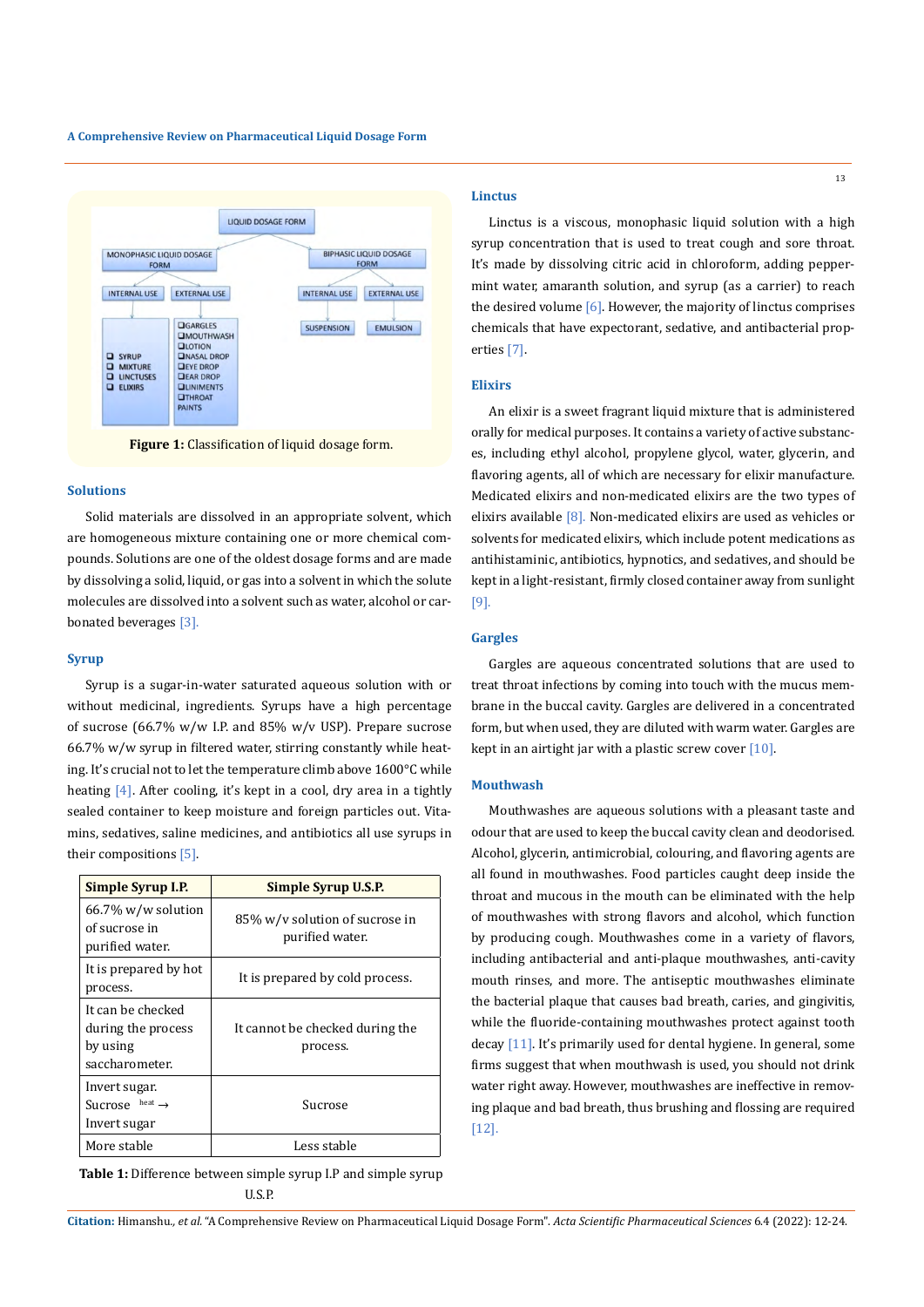# **Lotions**

Lotions are liquid preparations for application to the skin's surface. Lotions are applied to the skin's surface with cotton wool for purposes of protection, such as cooling and relaxing. Antiseptic, antibacterial, antifungal, moisturising, and protective substances are prescribed by dermatologists to treat or prevent skin problems [13].

## **Liniment**

Liniment is a liquid dose form of medication that is applied to the affected area with friction or rubbing action. Liniments are a blend of substances with qualities such as analgesic, relaxing or stimulating. These should only be used on the outside of the body and should not be used on broken skin.

### **Nasal drops**

Nasal drops are liquid or greasy solutions that are sprayed into the nostrils with a dropper. Antiseptics, local analgesics, and vasoconstrictors are all present in these solutions. The droplets are usually watery rather than greasy  $[14]$ . Nasal drops are isotonic because they have a neutral pH and a viscosity that is similar to nasal secretions, thanks to the usage of methyl alcohol  $[15]$ .

#### **Ear drop**

Ear drops are solutions made from water, glycerin, or propylene glycol that are infused into the ear using a dropper. They are used to clean the ear canal, soften wax, and treat minor infections. When viewed under a microscope under suitable conditions of visibility, ear drops are clear solutions that do not include any particles  $[16]$ . Ear drops are also available as suspensions, which generate sediment that disperses widely when the container is shaken and stays disseminated for a long time [17].

## **Throat paints**

Throat paints are the viscous liquid dosage form of medicaments which are used for the purpose of mouth and throat infections. Glycerin is typically used as a base in significant amounts to ensure that the medicine stays in contact with the mucous membrane for a long time and has a pleasant flavour  $[18]$ .

## **Eye drops**

Eye drops are ocular dosage forms of medications with drawbacks such as limited availability, frequent administration, pharmaceutical outflow through tears, unpredictability of dosages, and lacrimal fluid. The inherent physiology of the eye continues to make ocular drug distribution difficult  $[19]$ . The efficient removal mechanism at the site of action (rapid tear turnover, blinking) and low corneal permeability combine to diminish the efficacy of ophthalmic formulations and restrict drug bioavailability to less than 5%.

#### **Biphasic liquid dosage forms**

Biphasic liquid dosage forms are ones that have two phases in them. This comprises the medicine that has been dissolved as well as the solvent (vehicle). There are two types of biphasic liquid dosage forms.

- Suspension
- **Emulsion**

### **Suspension**

Suspensions are biphasic liquid dosage forms of medication in which the internal phase is uniformly distributed with finely divided solid particles in a liquid dispersion medium over a period of 0.5 to 5 minutes. In pharmaceutical solutions, solid particles act as a disperse phase, while liquid vehicles act as a continuous phase. The external phase, also known as the suspending medium, [20]. Pharmaceutical suspension formulations are done for the following reasons.

- To improve the drug stability of the suspensions.
- To reduce the bitterness.
- The medication is insoluble in the delivery medium in this formulation.
- To achieve long term medication release (sustained release).

# **Classification of suspension: Suspensions are categorised using the following framework:**

- Determined by administration route
- Oral
- Parenteral
- **Topical**
- • Based on the nature of solid particles electro kinetics
	- Flocculated suspension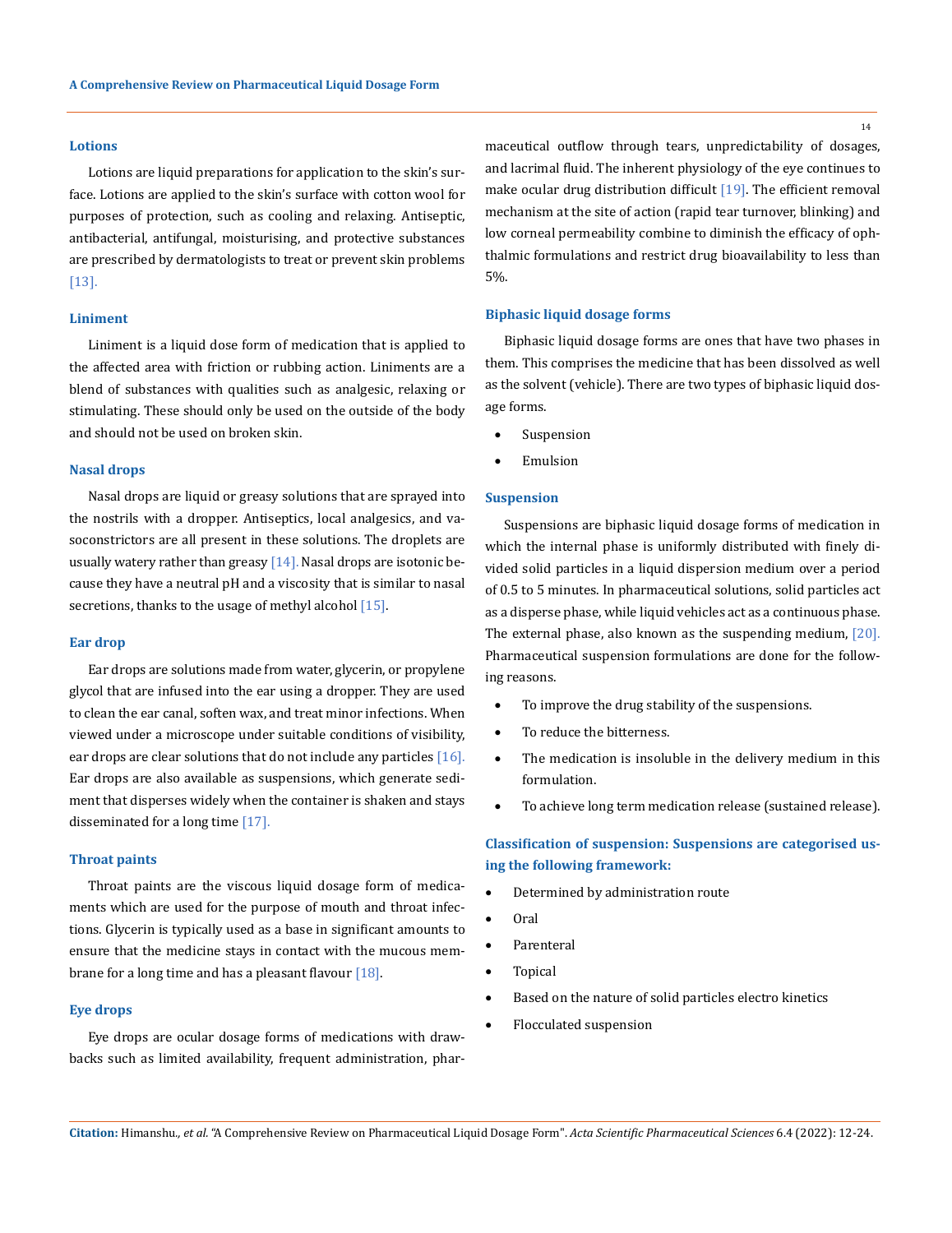Deflocculated suspension

## **Oral suspensions**

For oral administration, an oral suspension consists of undissolved particles and active substances suspended in sweetening, flavoring, or viscous vehicles with therapeutic agents. Oral suspensions are commonly used to treat oral fungal infections. "Oral suspensions allow for dose flexibility and are cost-effective when a patient requires dose titration, however many pharmaceutical medications are not available as oral suspensions [22]. Insoluble components are suspended in a dispersion media with suspending agents to create oral suspensions. Suspending agents are used to help disperse powders evenly throughout the preparation and avoid particle flocculation [23].

## **Advantages of oral suspensions**

- It must be pleasant as well as stable.
- There should be no gritty particles in it.
- Particles that are dispersed should not settle easily.

#### **Parenteral suspensions**

Parenteral suspensions are sterile preparations that are intended to be administered directly into the systemic circulation of people [24]. Parenteral suspensions are insoluble medication particles dispersed in a heterogeneous system that must be resuspended in an aqueous or vegetable oil vehicle before being administered to patients.

## **Ideal characteristics of parenteral suspension [25]**

- • Parenteral suspensions should be small and uniform.
- Particle re-suspension becomes very simple.
- • The viscosity of the suspension determines its injectability.
- Sterility of the product during usage and storage.
- After shaking, dispersed particles do not settle quickly.
- • During the shelf life of the cake, it does not form.
- The elegance of the product should be preserved throughout its shelf life.
- These are non-irritating and isotonic.

# **Parenteral suspensions have a number of advantages [26]**

The parenteral suspensions are utilised therapeutically and

are insoluble in ordinary solvents.

- The dose forms make the suspensions more resistant to hydrolysis and suspensions.
- Controlled release formulation is possible in parenteral suspensions.
- There's a chance of a hepatic first-pass effect.

#### **Disadvantages of parenteral suspensions**

- • Manufacturing difficulty: Crystallization, particle size reduction, wetting, and sterilising operations are facilitated, which are necessary to maintain aseptic manufacturing conditions.
- Formulation difficulty: Suspending agents, viscosity inducing agents, wetting agents, stabilisers, and preservatives for this form of parenteral suspension are challenging to choose.
- In this dosage type, physical stability is extremely difficult to maintain.
- At the time of administration, the dose is not uniform

# **Factors affecting medication release from parenteral suspensions [27]**

- Injectable suspension formulations are approved by parenteral suspensions; the medicine is soluble in biological fluids at the injection site.
- • Because of injectability and syringeability, these suspensions are frequently diluted due to their viscosity limitations.
- Pka of the medicine and the rate at which solids from its dose forms dissolve [28].

## **Tropical suspensions**

Tropical suspensions are liquid treatments that contain solid particles suspended in a liquid carrier for skin application.

# **Tropical drug delivery**

A tropical drug delivery system is a localised delivery system that allows therapeutic chemicals to be delivered locally via the skin to treat cutaneous problems. Skin infections are commonly treated using tropical suspensions. Tropical suspensions are designed to provide effective and efficient medication action as well as an influence on the site of action.

# **Emulsion**

A biphasic liquid dosage form of a drug is an emulsion, which is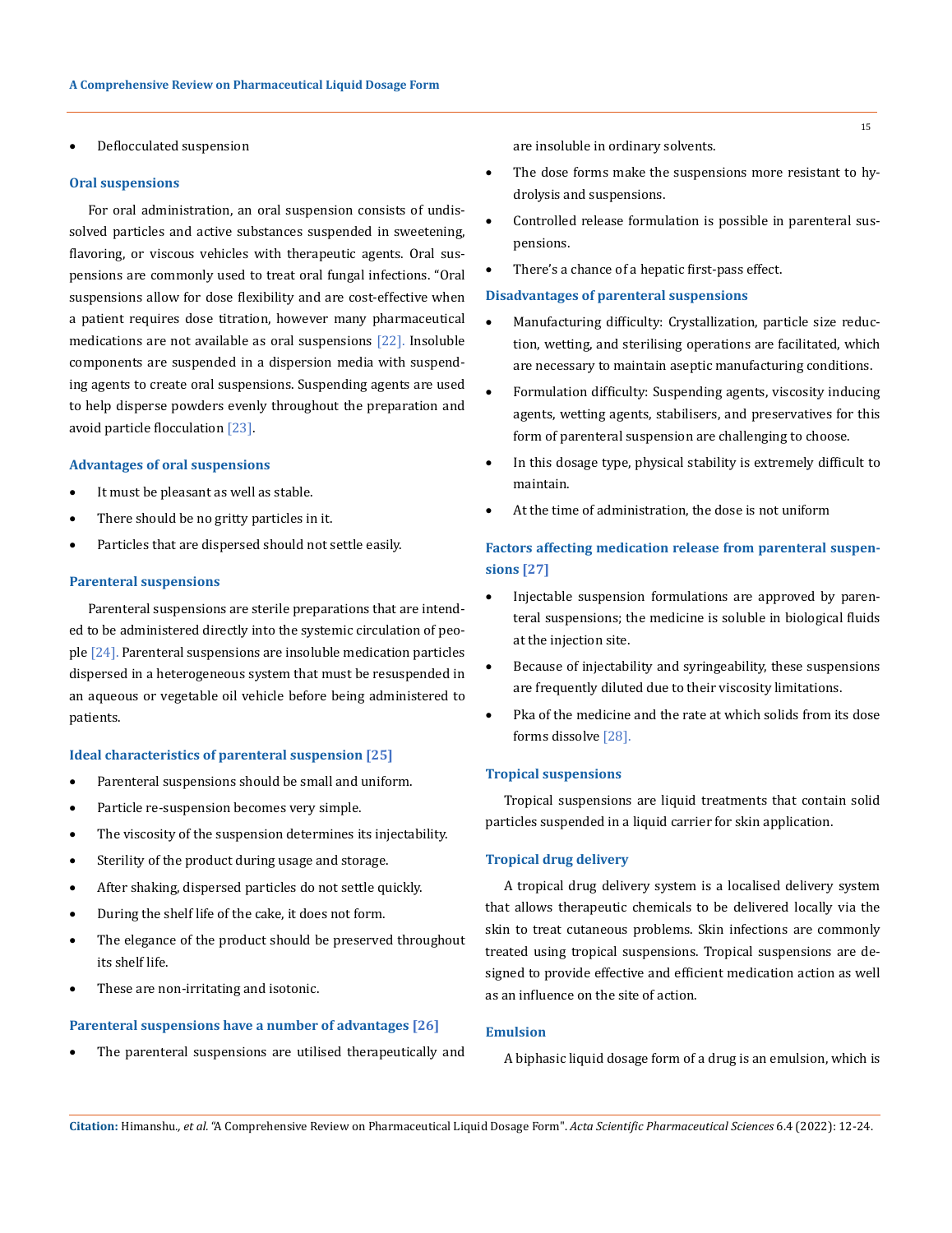| <b>Flocculated</b><br>suspension                                              | <b>Non-flocculated suspension</b>                               |
|-------------------------------------------------------------------------------|-----------------------------------------------------------------|
| Unpleasant sediment<br>appears.                                               | Pleasant sediment appears.                                      |
| A clear supernatant is<br>obtained.                                           | Cloudy supernatant is obtained.                                 |
| Particles form loose<br>aggregates and form a<br>network like structure.      | Particles exist as separate entities.                           |
| Attractive forces exist<br>between the particles.                             | Repulsive forces exist between the<br>particles.                |
| Sedimentation rate is<br>high.                                                | Sedimentation rate is slow.                                     |
| Particles settle as flocs.                                                    | Particles settle independently and<br>separately.               |
| Sediment is easy to<br>redisperse.                                            | Sediment is difficult to redisperse.                            |
| The sediment is loosely<br>packed, thus they<br>doesn't forms a hard<br>cake. | The sediment is closely packed, thus<br>they forms a hard cake. |
| In the potential energy<br>curves, it represents the<br>secondary minimum.    | In the potential curves, it represents<br>the primary minimum.  |
| Bioavailability is low.                                                       | Bioavailability is high.                                        |
| The floccules stick to<br>the sides of the bottle.                            | The floccules do not stick to the<br>sides of the bottle.       |

**Table 2:** Distinction between Flocculated and Non-flocculated suspension.

made up of two immiscible liquids, one of which is the dispersed phase and the other the continuous phase. Emulsions are a thermodynamically unstable system that must be stabilised by adding a third component called an emulsifier. Emulsifiers stabilise the system by forming a thin film around the dispersed phase globules, which range in size from 0.1 to 100 micrometers in diameter [29].

# **Types of emulsion**

The two basic types of emulsions such as

- 0/W (oil dispersed in water)
- W/O (water dispersed in oil).

## **Oil-in-water emulsions (O/W)**

Pharmaceutical emulsions are made up of a mixture of oil drop-

lets scattered throughout the aqueous phase. Fats and oils for oral administration are always manufactured as oil-in-water (O/W) emulsions shows in figure 2, whether as carriers for oil-soluble medications or as medicines in their own right. They're non-greasy and easy to wipe away from the skin's surface  $[30]$ . They are applied physically to provide a cooling effect and internally to mask



**Figure 2:** Oil in water types of emulsion.

the oil's unpleasant taste.

# **Water-in-oil emulsions (W/O)**

W/O emulsions (water-in-oil emulsions) are medicinal emulsions in which water is scattered as globules in oil continuous phase shows in figure 3. Water-in-oil emulsions have an occlusive action, which hydrates the stratum corneum and prevents the evaporation of eccrine secretions. They're oily but not watersoluble, and they're used to maintain moisture from evaporating



**Figure 3:** Water in oil types of emulsion.

16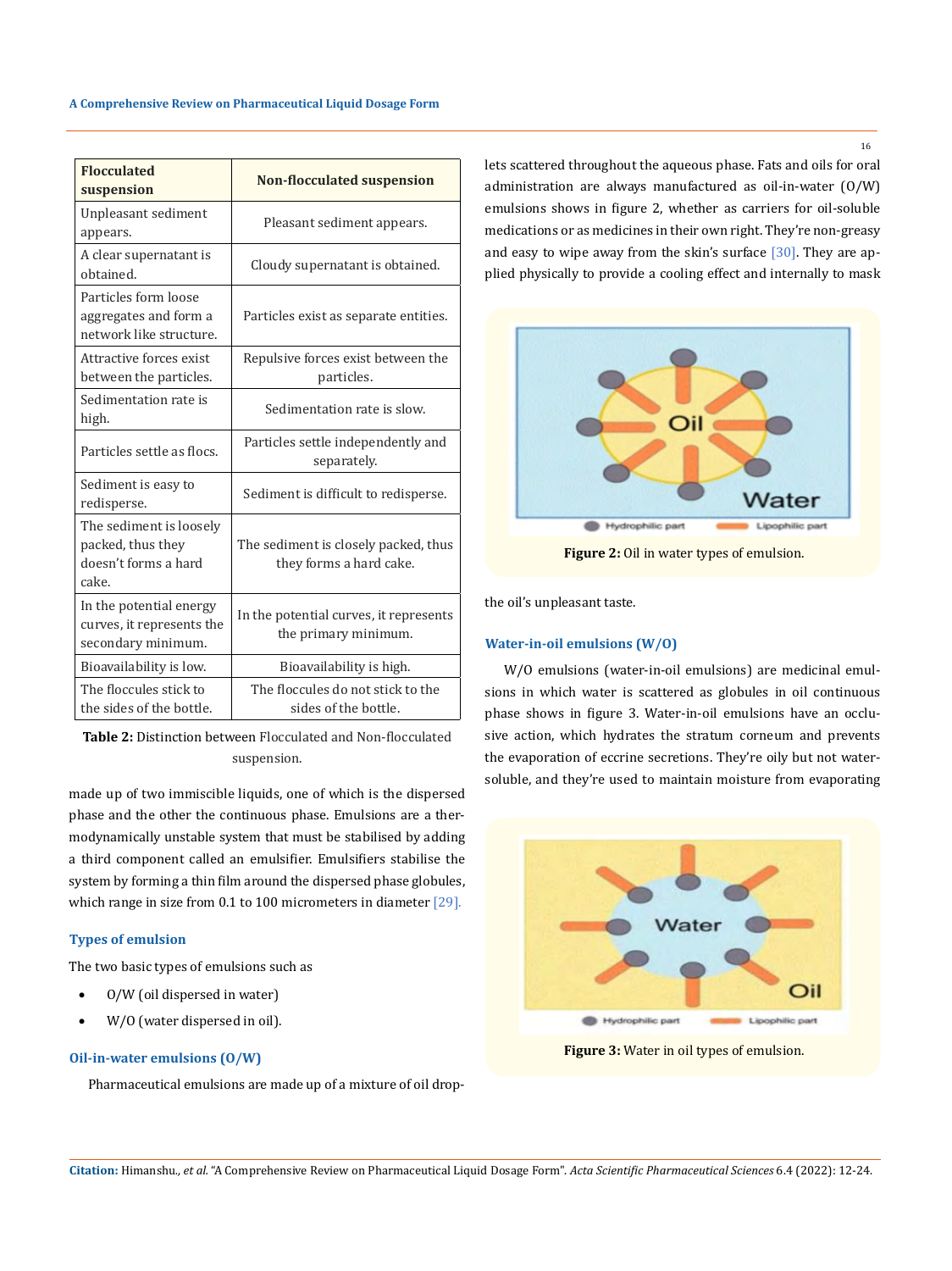from the skin's surface while cleansing it of oil-soluble dirt [31]. Example: Cold cream.

# **Selection, qualities and functions of excipients**

Excipients are substances in a formulation that are not active compounds. They can be natural or synthetic substances added with the drug for long-term stability, formulations including the drug, or therapeutic augmentation of the drug in the final dosage form. Excipients are non-active or inactive chemicals that are added to pharmaceutical compositions during the manufacture of dosage forms. They have no therapeutic effect but are required to alter the drug's and dosage form's function. Because they are inert in nature, they have no pharmacological impact.

It mostly aids in the manufacturing process by preventing nonstick qualities and maintaining *in vitro* stability, such as aiding flow-ability or aggregating over time. As a result, excipients are an essential component of pharmaceutical dosage forms, and they are included in higher proportion in most formulations than the medication. Although excipients are considered inert substances, several of them have been discovered to have a direct impact on dissolution rate and medication absorption. Some excipients were discovered to have some efficacy in terms of promoting penetration into tumor cells. Specific investigations validated concerns about the prevalence of some negative effects connected with the presence of certain types of excipients, such as sugar and lactose; paraben and menthol are linked to hyperglycemia, stomach cramps, hypersensitivity reactions, and laryngeal spasms in newborns, respectively.

## **Selection of excipients**

It depends on upon its physicochemical properties, characteristics of active drug and route of drug administration. Regulatory acceptance, material consistency, source, cost and availability, stability and compatibility issues, pharmacokinetic parameters, permeation characteristics, segmental absorption, behavior, drug delivery platform, intellectual property issues, and so on are all factors to consider. Knowledge of API, excipients, their interactions, and process parameters is essential for a successful pharmaceutical formulation.

## **Ideal qualities of excipients**

Excipients perform well in their intended applications.

- They have to be physiologically inactive.
- They must be physically and chemically stable.
- They should be less affected by machinery and processes.
- They have to be non-toxic.
- They must be acceptable in terms of organoleptic qualities.
- • There is no effect on medication bioavailability.
- • Excipients must not include pathogenic bacteria.
- They must meet the requirements of the regulating agency.
- They must be cost-effective.

## **Excipients utilised in liquid dosage form formulation**

Excipients are categorised according to the function they perform; however, different excipients respond differently at different concentrations, and one excipient might be employed for numerous purposes depending on the dosage form's requirements. Oral liquid formulations are made by mixing various chemicals to accomplish activities such as wetting and solubilization, stability, and the addition of appropriate colour, taste, and viscosity. Compatible, non-reactive, and stable formulations are required. The following excipients are commonly used in liquid formulations:

- **Vehicles**
- **Solubilizers**
- **Preservatives**
- • Stabilizers
- Organoleptic agents.

## **Vehicles**

# **Solvents**

In liquid pharmaceutical formulations, vehicles are important components that serve as a base for dissolving or dispersing drugs and other excipients. They work by breaking bonds and reducing effective charge on ions, increasing solute-solvent attraction forces, which eventually outnumber solute-solute and solvent-solvent attraction forces. Water, hydro-alcoholic liquid systems, polyhydric alcohols, acetic acid, ethyl acetate, and buffers are examples of such substances. Thin liquids, thick syrupy liquids, mucilage, and hydrocolloid bases are all possibilities [32]. Vegetable oils, mineral oils, organic oily bases or emulsified bases are examples of oily vehicles.

# **Co-solvents**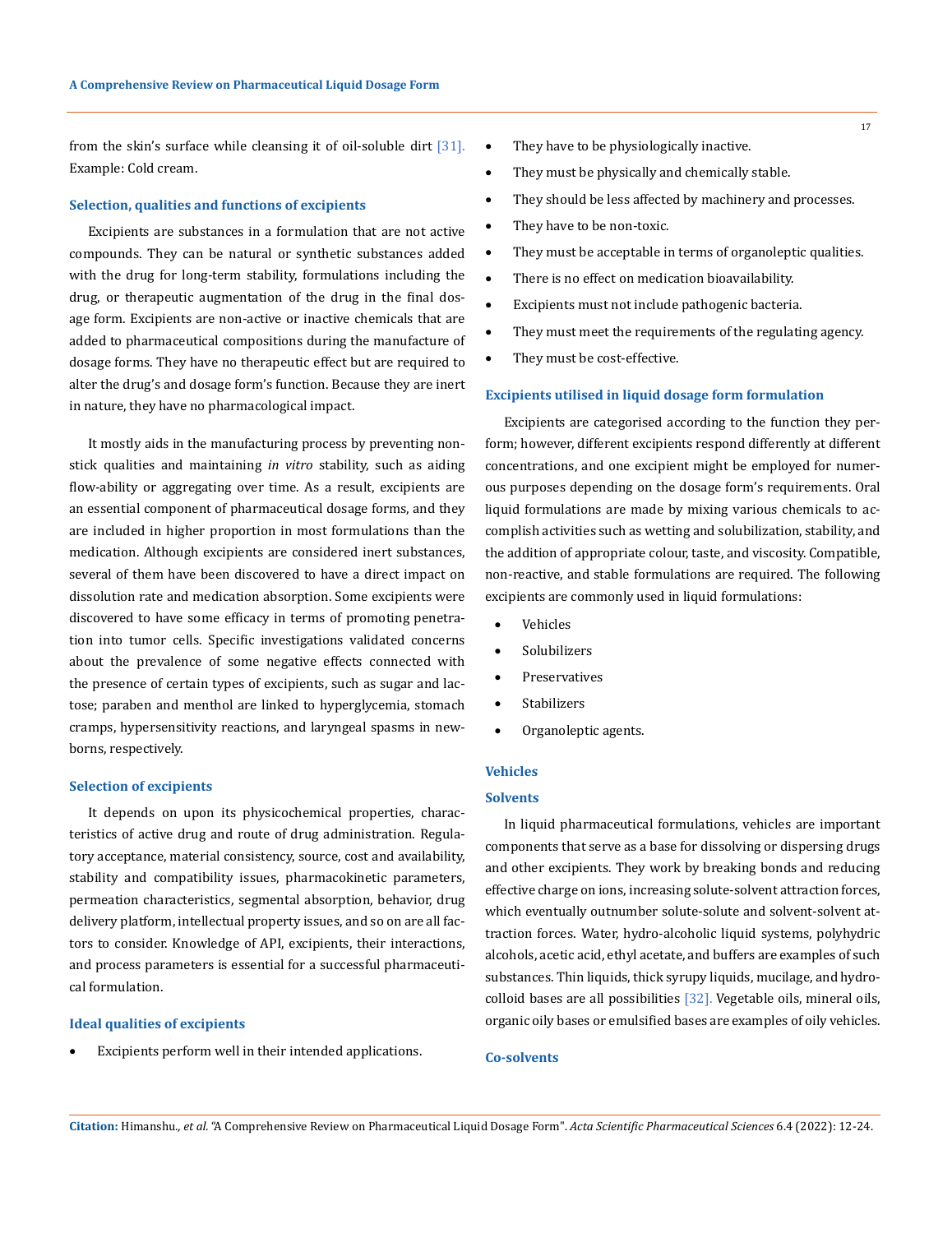Co-solvents are organic solvents that are water miscible and utilised in liquid medicine formulations to boost the solubility of weakly water soluble compounds or to improve the chemical stability of a drug. A co-solvent boosts a drug's solubility. The dielectric constant of an ideal co-solvent should be between 25 and 80. A water/ethanol blend is the most generally utilised solution that will handle this range. When administered for oral or parental use, it should not cause toxicity or irritancy. Sorbitol, glycerol, propylene glycol, and syrup are some of the other co-solvents.

## **Solubilizers**

Solubilizers are a type of fungicide that to improve the drug's solubility, make the following pH adjustments: By incorporating a buffer into the formula. To control potential pH variations, buffers act by binding hydrogen formulations. In acids, buffers bind hydrogen ions, while in bases, they donate hydrogen ions. The acid-base form's suitability for use in oral liquids, the stability of the medicine and excipients in the buffer, and the buffer's compatibility with the container should all be considered when choosing a suitable buffer. The possible reactivity between excipients and medication is determined by the stabilising impact of buffers.

Carbonate, citrate, tartarate, and phosphate salts, for example, may precipitate with calcium ions to generate sparingly soluble salts. Temperature, ionic, strength, dilution, and the number and kind of co-valents present are all factors that can change the pH of a solution. The pH of acetate buffers, for example, is known to rise with temperature, but the pH of boric acid buffers is known to fall with temperature. It's crucial to understand that the medicine in solution might act as a buffer. If the drug is a weak electrolyte like salicylic acid or ephedrine, adding a base or acid will produce a situation where the drug can operate as a buffer.

Example: phosphate buffers, acetate buffers, citric acid phosphate buffers etc.

Co-solvency is achieved by mixing a water miscible solvent with a medication that has a high solubility. Co-solvent is a type of solvent. When a Complexing agent is added to a solution, it forms a complexation with the drug.

## **Wetting agent**

Wetting agents and surfactants are commonly utilised in phar-

18

maceutical formulations; they are air adsorbed at solid particle surfaces and keep them away from vehicles, allowing the vehicle to penetrate the pores and capillaries of the particles. Mineral oils are widely used as wetting agents in non-aqueous based formulations because hydrophobic medication particles are difficult to wet even after adsorbed air has been removed. In such instances, it is vital to minimise the surface. The particles and the liquid vehicles are in a state of tension. Branched hydrophobic chains with core hydrophilic groups or short hydrophobic chains with hydrophilic end groups make up surface active compounds that operate as wetting agents. One of the most often utilised surface-active chemicals as a wetting agent is sodium lauryl sulphate [33]. When dissolved in water, it lowers the water's contact angle and aids in the spread of water across the particles' surfaces, removing the air layer at the surface and replacing it with the liquid phase.

## **Preservatives**

A major issue with aqueous-based liquid dosage forms is microbial contamination. In such instances, the use of preservatives becomes unavoidable to inhibit the growth of microorganisms during production and storage. In fact, developing a preservative-free formulation is desirable to avoid the negative effects of these excipients. Most of the preservatives are bacteriostatic rather than bactericidal and come in both acid and non-acid forms [34]. The following conditions must be met by preservatives: Efficacious against a wide range of bacteria.

For the duration of the product's life, it must be physically, chemically, and microbiologically stable.

# **Types of Preservatives**

- • Acidic: Phenol, benzoic acid, sorbic acid
- Neutral preservatives: Chlorobutanol, benzyl alcohol
- • Quarternary ammonium compounds : Benzalkonium chloride.

## **Stabilizers**

In liquid dosage forms, oxidation, photolysis and dehydration are frequent changes. Because of their low activation energies, oxidation and photodecomposition of drugs are relatively prevalent mechanisms of drug disintegration and are difficult to manage. The oxidation reaction is triggered by trace levels of contaminants that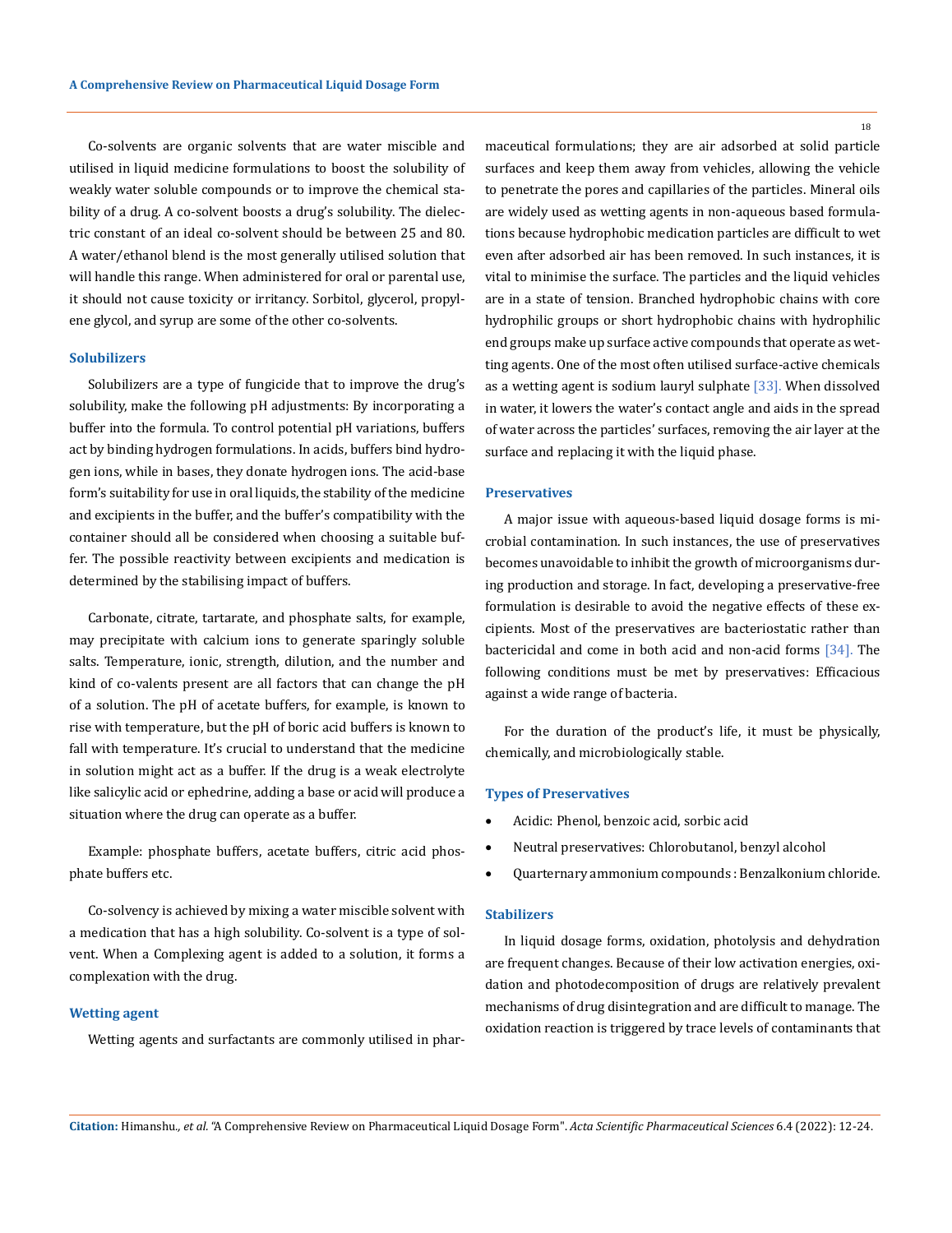are typically present in the medicine or excipient. When drugs are continuously exposed to an open environment in their reduced form, they demonstrate greater vulnerability. Because ionised versions of these medications are extremely susceptible to oxidation at specific pH.

#### **Physical stability**

Throughout its shelf life, a stable formulation maintains its viscosity, colour, clarity, taste, and odour. Colour can be determined via Spectrophotometry. Measurement of turbidity or light scattering equipment can be used to estimate clarity. Viscometers are used to measure viscosity. A pharmaceutical investigator or a panel of unbiased, taste-sensitive individuals can determine taste and odour. pH, temperature, ionic strength, solvent effects, light, and oxygen all have an impact on the formulation's chemical stability.

Buffering agents, antioxidants, and proper packaging can all help to prevent instabilities (eg: use of amber bottle for light sensitive products).

Antioxidants operate as chain terminators, reacting with free radicals in solution to halt the proliferation of free radicals. To achieve a synergistic impact, chelating agents and antioxidants are frequently combined. Because several of these chemicals operate at different stages of the oxidative process, this is the case. Products having a disagreeable odour, taste appearance, ppt, discoloration, or even a minor loss of activity result from oxidation of formulation components. Unsaturated oils/fats, chemicals containing aldehyde or phenolic groups, colours, flavours, sweeteners, plastics, and rubbers, the latter of which is utilised in product containers, are all susceptible to oxidation.

Acetone sodium bisulfite, acetylcysteine, ascorbic acid, and thiourea are among examples.

Emulsifying chemicals that prevent dispersed globules from coalescing. It reduces interfacial tension by forming barriers at the interface. Example: sodium lauryl sulphate, cetrimide, and macrogol [35].

## **Antifoaming agents**

Foam development during manufacturing procedures or when re-forming liquid dosage forms can be undesirable and disruptive. Antifoaming chemicals work by reducing the surface tension and cohesive binding of the liquid phase, which prevents the production of stable foams. Simethicone, organic phosphates, alcohols, paraffin oils, and other similar substances are examples.

# **Suspending agents**

Agents for Suspension and Viscosity Enhancement: One of the most important aspects of preparing a pharmacological suspension is choosing the right suspending agent. Suspending agents cause particle settling by imparting viscosity. The intended rheological property supendability in the system, chemical compatibility with other excipients, pH stability, hydration time, repeatability, and cost are all considerations to consider when choosing the right suspending and viscosity boosting agent. Example: Clays, natural gums, and synthetic gums.

For improved benefits, these excipients are frequently used in combination in numerous formulations. Humectants are hygroscopic chemicals that help to prevent aqueous vehicles from evaporating from dosage forms. These excipients are utilised in aqueous suspensions and emulsions for external application at a concentration of 5%. They're also used to keep the product from drying out after it's been applied to the skin, as well as to keep the product from drying out after it's been opened. It also aids in preventing cap-locking caused by condensation on the container-neck closures during the initial opening. Example: Propylene glycol, glycerol, and polyethylene glycol.

Prevent caking with flocculating chemicals. The zeta potential of dispersed particles is reduced when an electrolyte is added. Example, starch with sodium alginate.

Chelating agents are chemicals that form complexes with metal ions in order to activate their catalytic activity in the oxidation of pharmaceuticals. These agents can build complexes with the drug that involve more than one bond; a complex compound is one that has one or more rings in its structure. Protect the medication from catalysts that speed up the oxidation process. Example: Disodium EDTA, dihydroxy ethyl glycine, citric acid, and tartaric acid [5]. Properties of the organoleptic system.

Flavoring agents are introduced to the solvent or vehicle component of the formulation where they are most soluble or miscible in liquid medicinal formulations.

Water soluble flavours are added to the aqueous component of a formulation, while flavours that are weakly water soluble are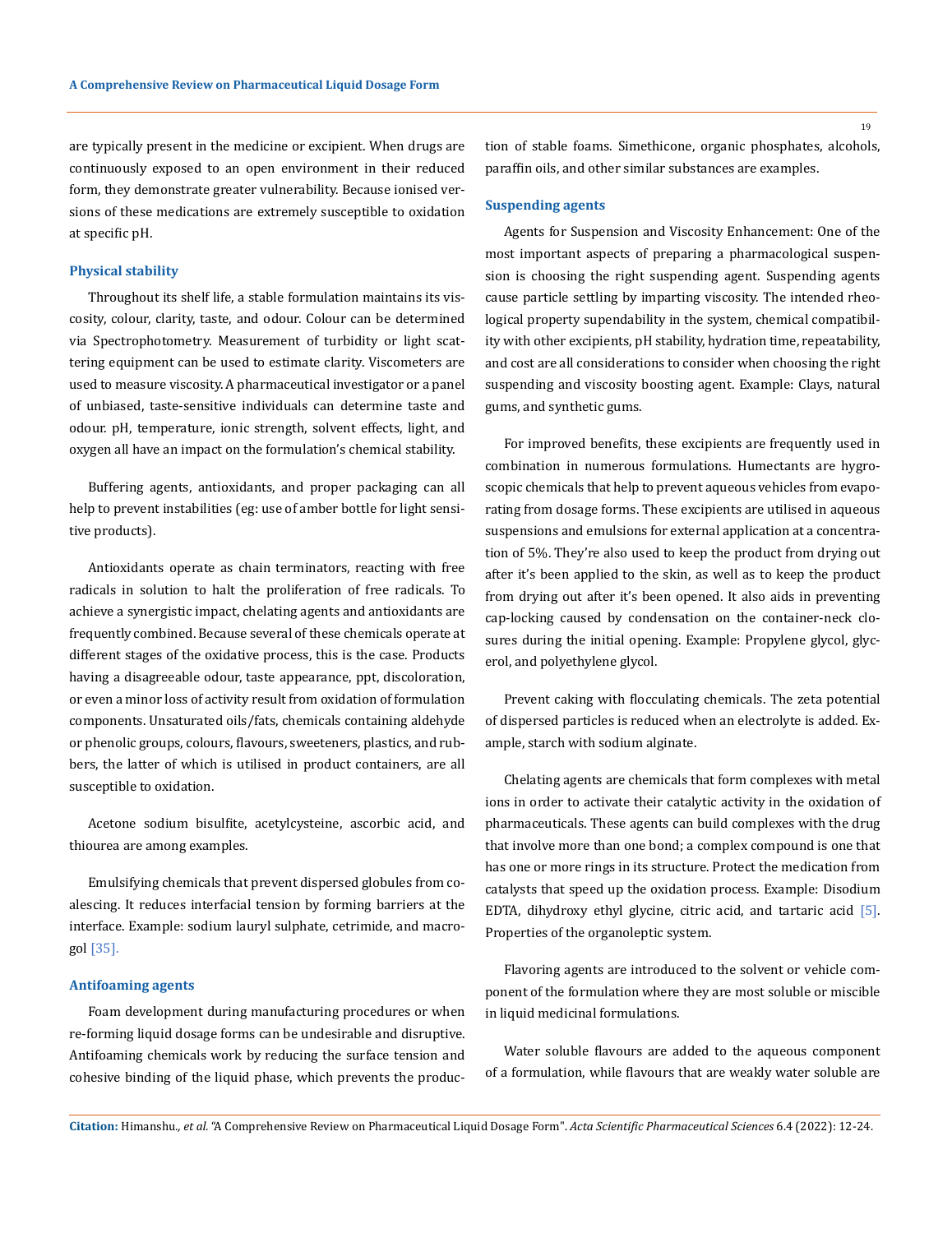applied to the alcoholic or non-aqueous solvent component. Care must be taken to keep flavorants in solution in a hydro-alcoholic or other multi-solvent system. This is performed by keeping the flavorants solvent at a safe level.

#### **Sweetening agents**

Sucrose increases the viscosity of liquids while also providing a nice mouth feel. Sweetening chemicals such as sorbitol, mannitol, saccharin, and aspartame, as well as sugars such as sucrose and fructose, are included in the term sugar free solution. A number of artificial sweetening compounds, in addition to sucrose, have been utilized in food and medications over the years. The FDA has questioned the safety of several of these ingredients, such as aspartane, saccharin, and cyclamate, and has placed restrictions on their use and sale. In reality, the FDA outlawed the use of cyclamates in the United States in 1969. Sucralose is widely used because of its exceptional sweetness, non-cryogenic properties, low calorie content, and gaining regulatory acceptance, however it is quite costly.

#### **De-coloration agent**

It's important to distinguish between agents that are naturally colored and those that are used as colorants. According to the D&C Act 1940, colours used in liquid dosage forms must be FDA certified. Sulphur (yellow), riboflavin (yellow), cupric sulphate (blue), ferrous sulphate (bluish green), cyanocobalamin (red), and red mercuric iodide (vivid red) are examples of substances that have inherent colour and are not considered medicinal colorants in the traditional sense. Although the majority of pharmaceutical colorants are synthetic today, a few are derived from natural mineral and plant sources. Red ferric oxide, for example, is blended in small amounts with zinc oxide powder to give calamine its distinctive pink colour, which is meant to complement the skin tone when applied. Because particular age groups seem to favour certain flavours, the age of the intended patient should also be considered when choosing a flavoring agent. Children like sweet candy-like preparations with fruity flavours, whereas adults prefer a less sweet preparation with a sour flavour rather than a fruit flavour.

## **Solubility enhancement techniques**

## **Surfactants**

The traditional strategy to solubilizing a poorly soluble chemical is to lower the interfacial tension between the surface of the solute and the surface of the solvent to improve wetting and salvation contact. Surfactants such as Polyglycolyzed glycerides, Tweens, Spans, Polyoxyethylene stearates, and synthetic block copolymers such as Poly (propylene oxide)-poly (ethylene oxide)-poly (pro-

pylene oxide)-poly (ethylene oxide)-poly (ethylene oxide)-poly (ethylene oxide)-poly (ethylene oxide)-poly (ethylene oxide)-poly (ethylene oxide)-poly (ethylene. The use of amphiphilic surfactants improves drug solubility by lowering surface tension between the drug and the solvent, improving wetting qualities, and micellar solubilization [36].

# **pH adjustments**

Increasing the water solubility of ionizable substances is as simple as adjusting the pH of the microenvironment to change the ionisation behaviour. Ionization of a chemical is reliant on the pH of the media and the pKa of the medication, according to the pHpartition theory and the Handerson- Hasselbach equation. *In situ* salt production can also be caused by a change in the ionic environment. For unionised chemicals, however, this salt production is impossible [37]. In the gastrointestinal tract, the produced salts may react with the relevant acid or base forms.

# **Salt formation**

For decades, salt production of poorly soluble medication candidates (weak acids and bases) has been used to improve solubility. It works effectively in both parenteral and other liquid formulations as well as solid dose forms. Between 1995 and 2006, the FDA approved over 300 novel chemical entities for marketing, 120 of which were salt forms. Furthermore, hydrochloric acid was used to produce 54 of the 101 approved salts of basic medicines, indicating that hydrochloride was the most common salt type [38].An acidic or basic drug's water solubility as a function of pH determines whether the chemical will form appropriate salts [39]. The pH-solubility interrelationships also determine what counter ions are required to create salts, how quickly the salts dissociate into their free acid or basic forms, how salts dissolve under varied GI pH conditions, and if common ion influences salt solubility and dissolution rate.

## **Co-solvents**

A co-solvent system is a concoction of miscible solvents that is commonly employed to dissolve lipophilic medicines. Polyethylene

**Citation:** Himanshu*., et al.* "A Comprehensive Review on Pharmaceutical Liquid Dosage Form". *Acta Scientific Pharmaceutical Sciences* 6.4 (2022): 12-24.

20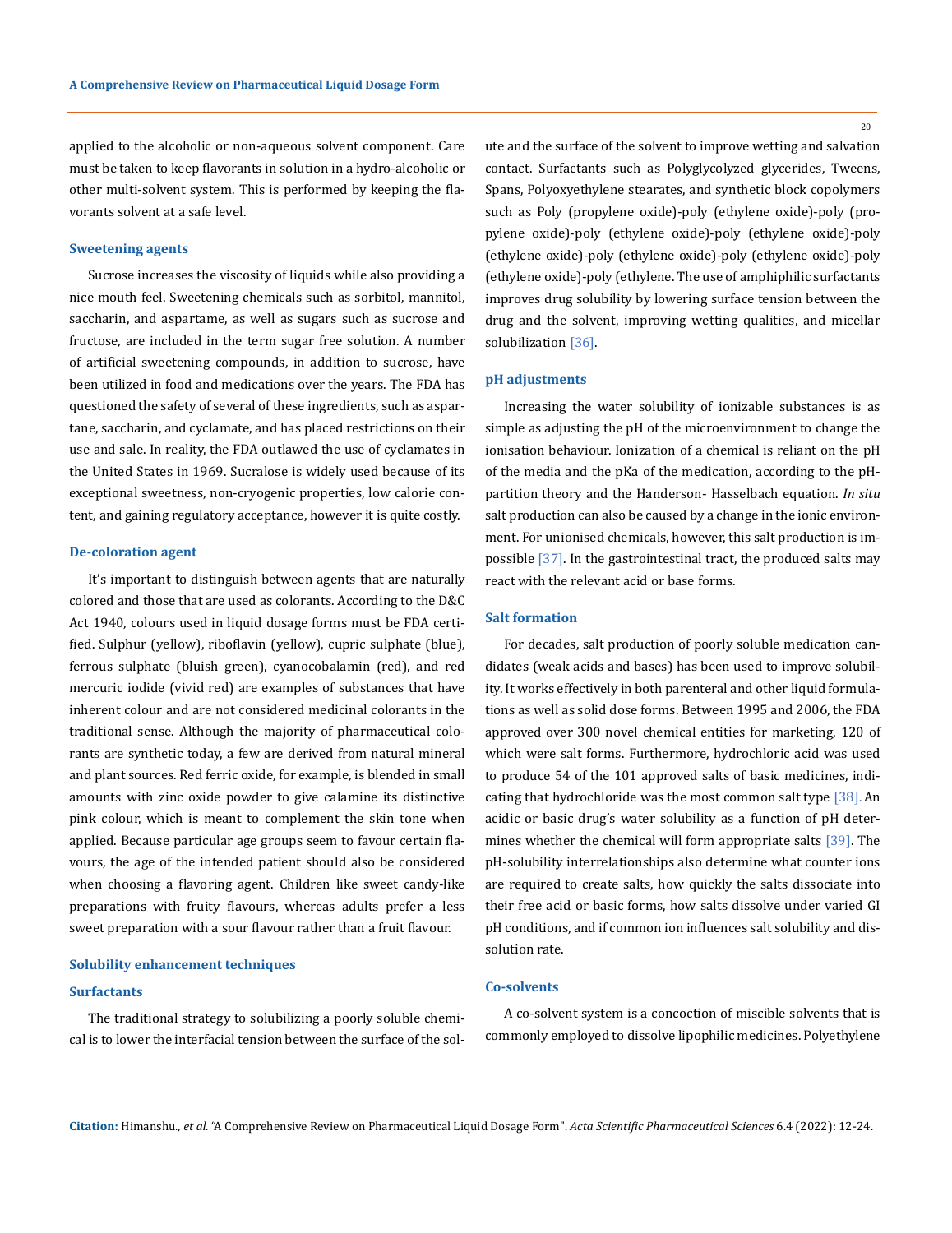glycol 400 (PEG 400), ethanol, propylene glycol, and glycerin are currently the water-soluble organic solvents. For example, Pfizer's Procardia (nifidipine) soft gelatin capsules contain glycerin, peppermint oil, PEG 400, and sodium saccharin. Long-chain triglycerides (peanut oil, corn oil, soybean oil, sesame oil, olive oil, peppermint oil, hydrogenated vegetable oil, and hydrogenated soybean oil), medium-chain triglycerides (Miglyol 812), beeswax, d— tocopherol (vitamin E), and oleic acid are among the water insoluble solvents.

Progesterone, a water-insoluble steroid that is soluble in peanut oil, is a commercially accessible example of this method  $[40]$ .

#### **Polymeric modification**

Polymorphs are distinct crystalline forms of a medication that may have diverse characteristics. Physical and chemical stability, shelf-life, melting point, vapour pressure, intrinsic solubility, dissolving rate, shape, density, and biological activity, as well as bioavailability, may differ amongst polymorphs [41]. Metastable crystalline polymorphs are related with higher energy, increased surface area, and thus solubility and bioavailability and efficacy, when compared to stable, unstable, and metastable crystalline polymorphs [42]. It is better to convert drugs from crystal forms to metastable or amorphous forms in order to increase bioavailability. During manufacturing and storage, however, the possibility of a conversion of the high energy amorphous or metastable polymorph into a low energy crystal form with limited solubility cannot be ruled out. To ensure reproducible bioavailability of the product across its shelf-life under a variety of real-world storage settings, it is desirable to design the most thermodynamically stable polymorph of the medicine.

# **Particle size reduction**

Micronization or nanonization is one of the most promising techniques for improving lipophilic drug bioavailability by increasing surface area and saturating solubility by reducing particle size to sub-micron levels  $[43]$ . Particle size is a vital metric that should be closely monitored during any formulation's preformulation investigations. Although particle size reduction is a successful approach to increase solubility, if it is not controlled and optimized, it might cause recrystallization and re-aggregation of the drug during

#### **Co-precipitation**

Weak basic medicines, such as prochlorperazine maleate, have strong solubility in acidic pH but not in alkaline pH, and when a standard formulation containing weak base is administered orally, precipitation of poorly soluble free base occurs within the formulation in the intestinal fluid. The medicine is no longer able to release from the formulation, resulting in a decrease in bioavailability. This problem can be solved by using a co-evaporate system that combines a carrier with a solubilizing effect in alkaline intestinal fluid that can operate in the microenvironment, immediately surrounding the drug particle, and polymers to control the dissolution rate in order to formulate dosage forms with maximum bioavailability and controlled release of weak bases [45].

#### **Solvent deposition/evaporation**

In this procedure, the medication is dissolved in a transparent solution such as methylene chloride. Stirring disperses the carrier in the solution, while evaporation under temperature and pressure removes the solvent. After that, the resulting mass is dried, crushed, and sieved. The increased dissolving rate is attributed to the smaller particle size of the medication deposited on the carrier and the carrier's increased wetability of the particles. Ordered mixing is defined as a method of preparing ordered units in a mix in such a way that the ordered unit is the smallest feasible sample of the mix and has a composition that is nearly identical to all other ordered units in the mix. Ordered mixing produces a near-perfect mix and can be achieved in a variety of ways, including mechanical means, adhesion, coating, and other techniques. The carrier particle must dissolve quickly in order to deliver a tiny particulate suspension of drug particles, which is a need for fast dissolution from an ordered mixture. Dissolution rates are lowered with higher drug concentrations, especially at loadings over monolayer coverage [46].

### **Steam-assisted granulation**

Steam can be used instead of water in wet granulation since it allows for a faster diffusion rate into the powder and a better thermal balance throughout the drying process. Water produces a heated thin layer after condensation of steam, requiring only a small amount of extra energy to evaporate and evaporating more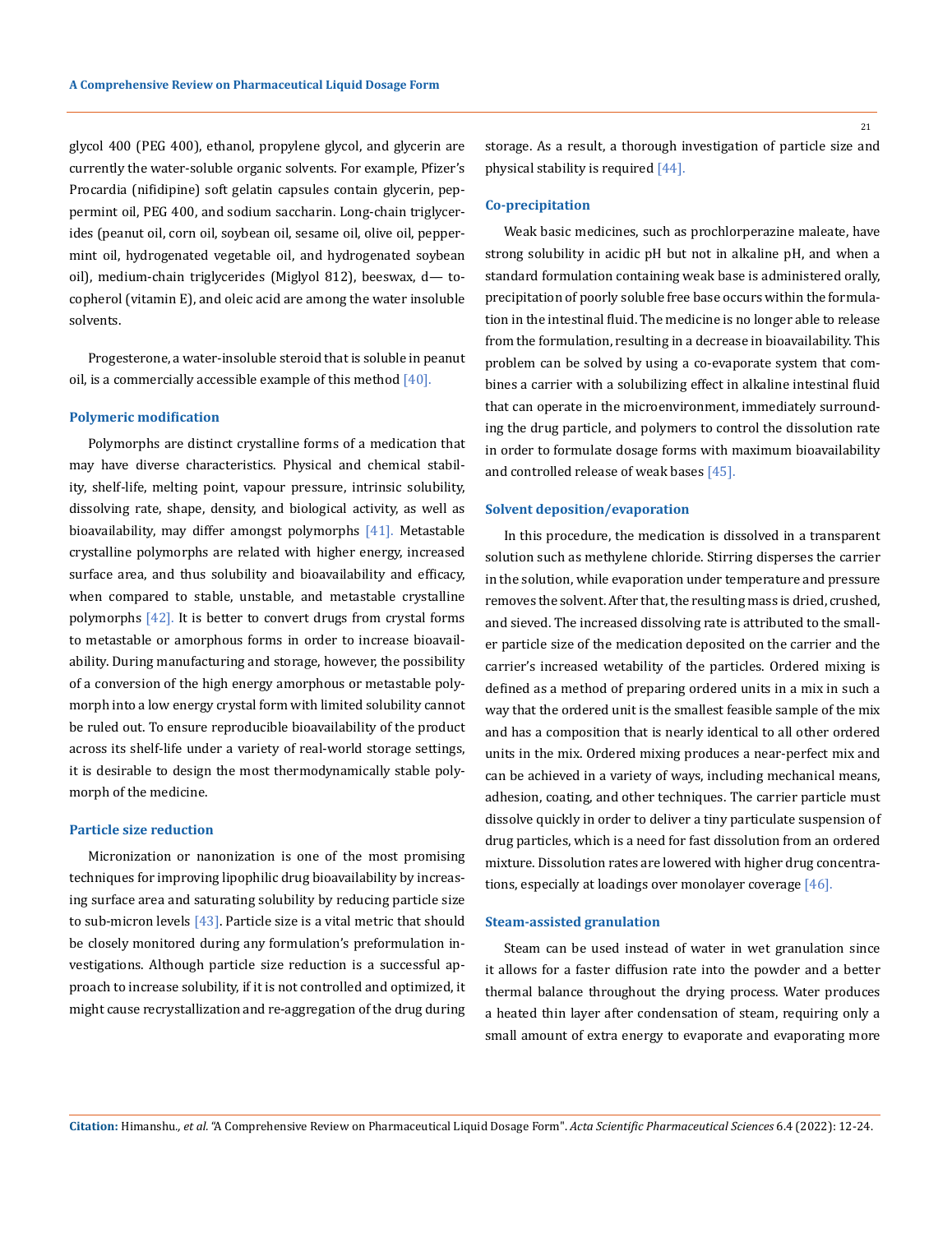easily [47]. In a wet granulation process, using steam instead of liquid water can significantly reduce the amount of water utilised and, as a result, the total operational time.

#### **Direct compaction**

Polymers such as HPMC and drugs are dry-blended, compressed into slugs, and then processed into a granular powder in this procedure. To overcome the difficulties of solid dispersion by these methods, the approach results in increased dissolving rate of low water soluble pharmaceuticals without the use of solvent or heat addition. This method is also less expensive and faster. In contrast to a physical mixture, where the drug and polymer particles may rapidly disperse and be separated in the dissolution medium, compaction processes are thought to be particularly effective at enhancing the rate of drug dissolution because the drug particles are kept in direct contact with the polymer particles during drug dissolution [48].

## **Liquisolid compacts**

Liquid Compacts are powdered formulations of liquid pharmaceuticals that can be compressed. Oily liquid medications and solutions or suspensions of water insoluble drugs carried in suitable nonvolatile solvent systems are referred to as "liquisolid medication." By blending a liquid medication with specified powder excipients such as the carrier and coating material, a liquid medication can be turned into a dry, non-adherent, free-flowing, and compressible powder  $[49]$ . Surfactants like tweens are used to help poorly soluble medications dissolve in water [50].

# **Conclusion**

In today's era, the world population is suffering from several diseases as the result the number of increasing patients having difficulties in swallowing tablets and capsules. In that case liquid dosage forms works effectively in both older and paediatric patients. There is creates a problem for the healthcare professionals, especially for the pharmacists who is often required to provide a monophasic and biphasic liquid preparations. According to an extensive survey based on large scale on literature and investigation of 83 liquid dosage form comforted that stability consideration were conformed only 7.2 of liquid dosage forms, extemporaneously prepared from the commercially available products such as liquid dosage forms which are sketched to provide the maximum therapeutic

## **Bibliography**

- 1. Peter ASA., *et al*[. "A Study on the Different Methods of](https://www.researchgate.net/publication/283952838_A_Study_on_the_Different_Methods_of_Preparation_of_Lutein_from_Supercritical_Fluid_Processed_Lutein_Esters)  [Preparation of Lutein from Supercritical Fluid Processed](https://www.researchgate.net/publication/283952838_A_Study_on_the_Different_Methods_of_Preparation_of_Lutein_from_Supercritical_Fluid_Processed_Lutein_Esters)  Lutein Esters". *[Journal of Nutrition and Food Sciences](https://www.researchgate.net/publication/283952838_A_Study_on_the_Different_Methods_of_Preparation_of_Lutein_from_Supercritical_Fluid_Processed_Lutein_Esters)* 2 (2012): [154.](https://www.researchgate.net/publication/283952838_A_Study_on_the_Different_Methods_of_Preparation_of_Lutein_from_Supercritical_Fluid_Processed_Lutein_Esters)
- 2. Allen L. "Art, Science, and Technology of Pharmaceutical Compounding, (The) 5e". Washington, DC: American Pharmacists Association (2016).
- 3. Marriott J., *et al*. "Pharmaceutical compounding and dispensing". 2<sup>nd</sup> ed. Pharmaceutical Press (2010).
- 4. White AR. "The Success of Solanezumab Should Drive Renewed Efforts to Develop Small Molecule Anti-Amyloid Agents for Alzheimer's disease Therapy". *Drug Designing* 4 (2015): e128.
- 5. Gomase VS and Kale KV. "Information of Surface Accessibility of the Peptide Fragments of Coat Protein from Alfalfa mosaic virus (AMV) at the Physicochemical and Immunochemical Levels". *Drug Designing* 4 (2015): 119.
- 6. Chow SC. "On Assessment of Analytical Similarity in Biosimilar Studies". *Drug Designing* 3 (2014): e124.
- 7. Lopes CM. "Therapeutics Delivery: Innovations Technology Approaches". *Lopes, Drug Designing* 3 (2014): e123.
- 8. Chow SC and Pong A. "Statistical Designs for Pharmaceutical/ Clinical Development". *Drug Designing* 3 (2014): 112.
- 9. Anil Vaidya. "Drug Designing and Development: Emerging Role of Health Technology Assessment". *Drug Designing* 3 (2014): 111.
- 10. Coelho M. "Fate of Vitamins in Premixes and Feeds: Vitamin Stability". *Feed Management* 42.10 (1991): 24.
- 11. Manzur Ul and Haque H. "Assay of Vitamins in Pharmaceutical Preparations". 7.10 (1972): 213-226.
- 12. Howard CA., *et al*. "Pharmaceutical Dosage Forms and Drug Delivery Systems". 7Edn (2000): 38-64.
- 13. Kumar P and Bose PP. "Targeted Delivery of Paromomycin to Leishmania Infected Macrophage by Hemoglobin Tagged Nanocarrier". *Journal of Applied Pharmaceutical Science* 8 (2015): 212.

**Citation:** Himanshu*., et al.* "A Comprehensive Review on Pharmaceutical Liquid Dosage Form". *Acta Scientific Pharmaceutical Sciences* 6.4 (2022): 12-24.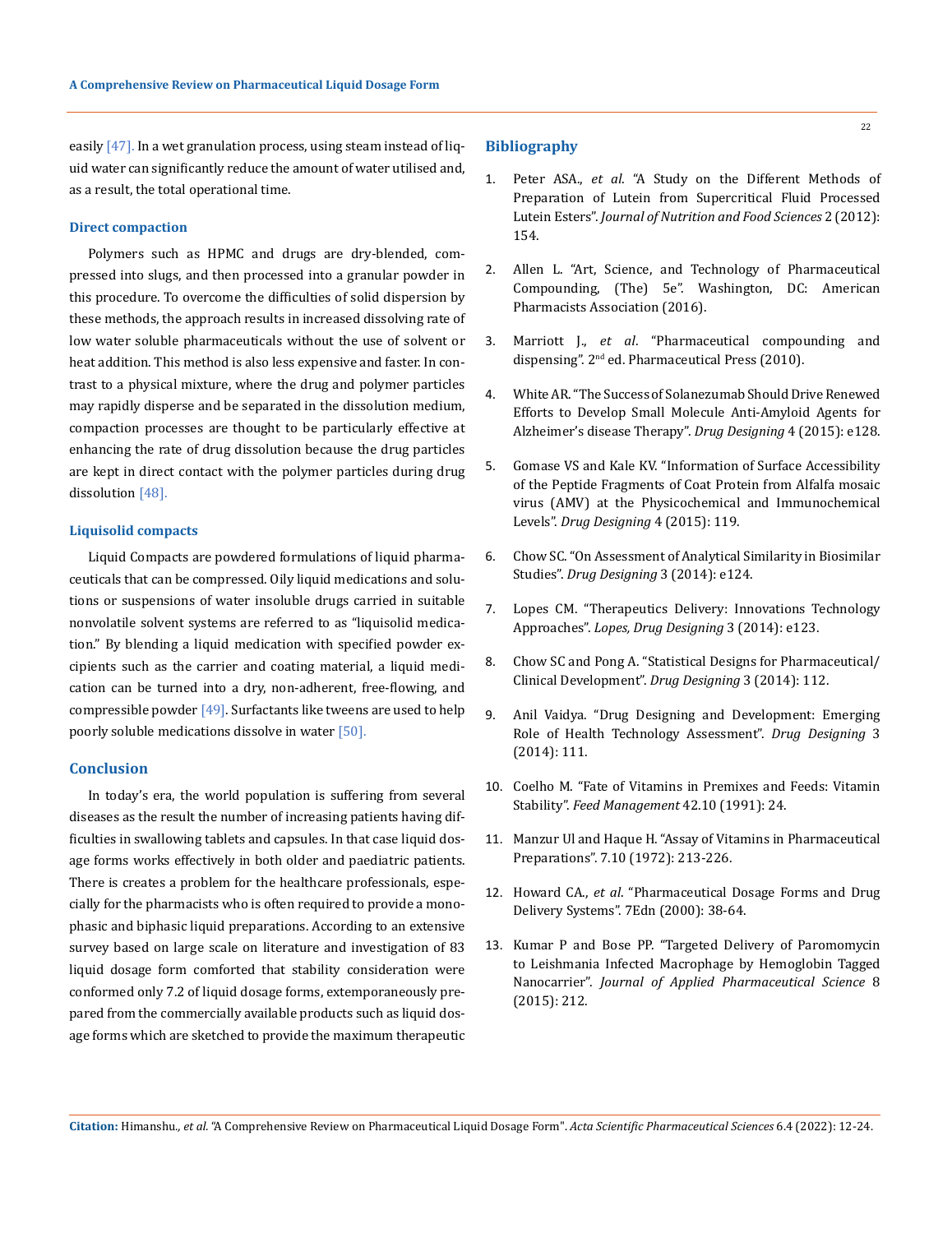- 14. [Nelson DH and Samuels LT. "A Method for](https://academic.oup.com/jcem/article-abstract/12/5/519/2718363?redirectedFrom=fulltext)  [Determination of 17-Hydroxycorticosteroids in Blood:](https://academic.oup.com/jcem/article-abstract/12/5/519/2718363?redirectedFrom=fulltext)  [17-Hydroxycorticosterone in the Peripheral Circulation".](https://academic.oup.com/jcem/article-abstract/12/5/519/2718363?redirectedFrom=fulltext) *The [Journal of Clinical Endocrinology and Metabolism](https://academic.oup.com/jcem/article-abstract/12/5/519/2718363?redirectedFrom=fulltext)* 12 (1952): [519.](https://academic.oup.com/jcem/article-abstract/12/5/519/2718363?redirectedFrom=fulltext)
- 15. [Glenn EM and Nelson DH. "Chemical Method for the](https://academic.oup.com/jcem/article-abstract/13/8/911/2718623?redirectedFrom=fulltext)  [Determination of 17-Hydroxycorticosteroids and](https://academic.oup.com/jcem/article-abstract/13/8/911/2718623?redirectedFrom=fulltext)  [17-Ketosteroids in Urine Following Hydrolysis With](https://academic.oup.com/jcem/article-abstract/13/8/911/2718623?redirectedFrom=fulltext)  β-Glucuronidase". *[The Journal of Clinical Endocrinology and](https://academic.oup.com/jcem/article-abstract/13/8/911/2718623?redirectedFrom=fulltext)  Metabolism* [13 \(1953\): 911.](https://academic.oup.com/jcem/article-abstract/13/8/911/2718623?redirectedFrom=fulltext)
- 16. Nelson DH., *et al*[. "Blood Levels of 17-Hydroxycorticosteroids](https://pubmed.ncbi.nlm.nih.gov/12981169/)  [Following the Administration of Adrenal Steroids and Their](https://pubmed.ncbi.nlm.nih.gov/12981169/)  [Relation to Levels of Circulating Leukocytes".](https://pubmed.ncbi.nlm.nih.gov/12981169/) *Journal of Clinical [Investigation](https://pubmed.ncbi.nlm.nih.gov/12981169/)* 31 (1952): 843.
- 17. Tan E., *et al*[. "Dosing information for paediatric patients: are](https://pubmed.ncbi.nlm.nih.gov/12914509/)  [they really 'therapeutic orphans'?"](https://pubmed.ncbi.nlm.nih.gov/12914509/) *Medical Journal of Australia*  [179.4 \(2003\): 195-198.](https://pubmed.ncbi.nlm.nih.gov/12914509/)
- 18. [Ekinci R and Kadakal C. "Determination of seven water-soluble](https://www.researchgate.net/publication/242176770_Determination_of_seven_water-soluble_vitamins_in_tarhana_a_traditional_Turkish_cereal_food_by_high-performance_liquid_chromatography)  [vitamins in Tarhana, a traditional Turkish cereal food, by High-](https://www.researchgate.net/publication/242176770_Determination_of_seven_water-soluble_vitamins_in_tarhana_a_traditional_Turkish_cereal_food_by_high-performance_liquid_chromatography)[Performance Liquid Chromatography".](https://www.researchgate.net/publication/242176770_Determination_of_seven_water-soluble_vitamins_in_tarhana_a_traditional_Turkish_cereal_food_by_high-performance_liquid_chromatography) *Acta Chromatographica* [15 \(2005\): 289-297.](https://www.researchgate.net/publication/242176770_Determination_of_seven_water-soluble_vitamins_in_tarhana_a_traditional_Turkish_cereal_food_by_high-performance_liquid_chromatography)
- 19. Lee V H L and Robinson I R. "Ocuserts for improved drug delivery and better patient compliance". *Journal of Pharmaceutical Sciences* 68.1 (1979): 673.
- 20. Ancha MJ., *et al*[. "Formulation and evaluation of pediatric](https://www.researchgate.net/publication/294671895_Formulation_and_evaluation_of_Pediatric_Azithromycin_suspension)  azithromycin suspension". *[International Journal of Pharma](https://www.researchgate.net/publication/294671895_Formulation_and_evaluation_of_Pediatric_Azithromycin_suspension)  [and Bio Sciences](https://www.researchgate.net/publication/294671895_Formulation_and_evaluation_of_Pediatric_Azithromycin_suspension)* 1 (2010): 1-2.
- 21. Marriott J., *et al*. "Pharmaceutical compounding and dispensing". 2nd ed. Pharmaceutical Press (2010).
- 22. "Remington: The Science and Practice of Pharmacy". London: Pharmaceutical Press (2012).
- 23. "The science of pharmaceutical compounding: non-sterile training". Montreal: LP3 Network Inc (2018).
- 24. DJ Burgess., *et al*[. "Assuring quality and performance](https://pubmed.ncbi.nlm.nih.gov/15198512/)  [of sustained and controlled release parenteral".](https://pubmed.ncbi.nlm.nih.gov/15198512/) *AAPS [PharmSciTech](https://pubmed.ncbi.nlm.nih.gov/15198512/)* 4 (2002): E7.
- 25. Carstensen TJ. "Theory of Pharmaceutical systems". Academic press; NY, (1973): 59.
- 26. A Liberman., *et al*. "Gilbent's Pharmaceutical Dosage forms Dispersed systems". Marcel Dekker 2 (1996): 285.
- 27. MJ Akers., *et al*. *Journal of parenteral science and Technology* 41 (1987): 88.
- 28. ES Antal., *et al*[. "Comparative bioavailability of two medroxy](https://www.sciencedirect.com/science/article/abs/pii/0378517389901622)  [progesterone acetate suspensions".](https://www.sciencedirect.com/science/article/abs/pii/0378517389901622) *International Journal of [Pharmaceutics](https://www.sciencedirect.com/science/article/abs/pii/0378517389901622)* 54 (1989): 33-39.
- 29. Agarwal SP and Rajesh K. "Physical Pharmacy". CBS Publisher, Delhi, India (2007): 177-186.
- 30. Aulton ME. "Pharmaceutics the science of dosage form design". Charchil Livingston, London, United Kingdom (1996): 282- 299.
- 31. Javed ., *et al*. Emulsion (2008).
- 32. [Brazeau GA and Fung HL. "Mechanics of retaining kinase](https://pubmed.ncbi.nlm.nih.gov/2352156/)  [release from isolated rat skeletal muscles damaged by](https://pubmed.ncbi.nlm.nih.gov/2352156/)  propylene glycol and ethanol". *[Journal of Pharmaceutical](https://pubmed.ncbi.nlm.nih.gov/2352156/)  Sciences* [79 \(1990\): 397.](https://pubmed.ncbi.nlm.nih.gov/2352156/)
- 33. [Quay JF and Stucky JF. "Non aqueous cephalosporin suspension](https://pubmed.ncbi.nlm.nih.gov/6520763/)  for parenteral Administration". *[Journal of Pharmaceutical](https://pubmed.ncbi.nlm.nih.gov/6520763/)  Sciences* [11 \(1989\): 1602-1606.](https://pubmed.ncbi.nlm.nih.gov/6520763/)
- 34. British Pharmacopoeia, London, Appendix XVIC (1993): A191192.
- 35. Huettenrauch R. "Stabilization of suspension". DD 209970. Al 840530. (1989).
- 36. Michael H., *et al*. "Part 1: "Oral Delivery of Poorly Soluble Drugs Pharmaceutical Manufacturing and Packing Sourcer". Summer Samedan Ltd, (2003): 03.
- 37. Brahmankar DM and Jaiswal SB. "Biopharmaceutics and Pharmacokinetics - A treatise". Vallabh Prakashan, Delhi, India (2002).
- 38. [Serajuddin ATM. "Salt formation to improve drug solubility".](https://pubmed.ncbi.nlm.nih.gov/17619064/)  *[Advanced Drug Delivery Review](https://pubmed.ncbi.nlm.nih.gov/17619064/)* 59 (2007): 603-616.
- 39. Seshadri N. "Small Molecule Pharmaceutics Amgen Inc. Strategies to Impact Solubility and Dissolution Rate during Drug Lead Optimization: Salt Selection and Prodrug Design Approaches". *APR* 7 (2004): 108-113.
- 40. Chawla RC., *et al*. "Effect of alcohol cosolvents on the aqueous solubility of trichloroethylene". Proceedings of the 2001 conference on environmental research (2001): 52-66.
- 41. Ohta, M., *et al*[. "Evaluation of solubility parameter to predict](https://www.sciencedirect.com/science/article/abs/pii/S0031686599000187)  [apparent solubility of amorphous and crystalline Cefditoren](https://www.sciencedirect.com/science/article/abs/pii/S0031686599000187)  Pivoxil". *[Pharmaceutica Acta Helvetiae](https://www.sciencedirect.com/science/article/abs/pii/S0031686599000187)* 74 (1999): 59-64.

**Citation:** Himanshu*., et al.* "A Comprehensive Review on Pharmaceutical Liquid Dosage Form". *Acta Scientific Pharmaceutical Sciences* 6.4 (2022): 12-24.